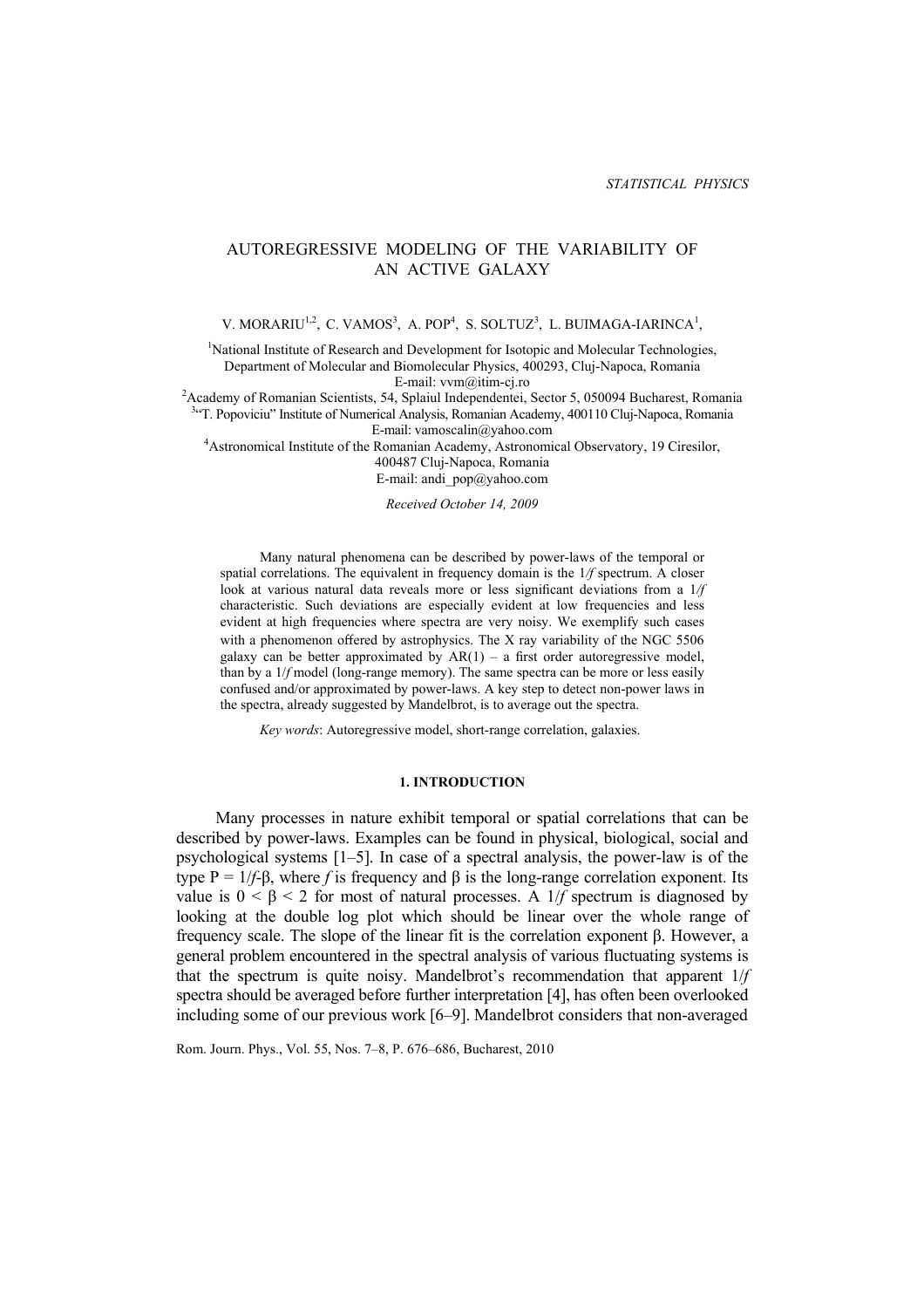spectra leads to" unreliable and even meaningless results" [4]. An immediate consequence of the averaging procedure is that deviation from a power-law description of the spectra may be better disclosed. Some-times, such a deviation can be obvious even if the spectrum is not averaged.

On the other hand, the non-averaged spectrum can be often reasonably fitted by a straight line, *i.e.* described by an apparent power-law. Such an example is illustrated in figure 1a for a heat shock protein (Protein Data Bank code: 1gme). The linear fit of the power spectrum appears to be reasonable good, yet it can be easily noticed the plateau at low frequencies (Figure 1b). A simple averaging procedure can result in a clear non-1/*f* spectrum (Figure 1b).



Fig.  $1 - a$ ) Non-averaged power spectrum for the atomic mobility in the backbone of a heat shock protein (PDB code: 1gme). The spectrum can be well approximated by a straight line which might suggest a long-range correlation interpretation. b) The averaged power spectrum with  $M = 21$  terms. It clearly indicates the short-range correlation (deviation from linearity). PDB stands for Protein Data Bank, available at http://www.rcsb.org.

Consequently, two confusions may occur when dealing with non-averaged spectra: either a hidden non-power-law remains undisclosed, and/or non-power-laws are easily misinterpreted as power-laws. This work discusses the deviation from power-law behavior, which is characterized by two features: leveling of the spectrum at low frequencies, and a tendency for leveling at high frequencies, where the shape of the spectrum is blurred by the high level of noise ("the Spanish moss" as coined by [4]).

The idea of this work is twofold: first, to disclose cases of non-power-laws by a simple averaging of spectra (other examples from widely different areas of science are described in a preprint [12], and second, to offer an interpretation of such spectra by using an autoregressive model  $AR(1)$ . This is basically different from a power-law description. While the meaning of a power-law is associated with long-range correlation or memory, the autoregressive model describes a system with short-range memory. The long-range memory is described in terms of a long-range correlation exponent  $\beta$  of the power law  $P = 1/f^{\beta}$ , while the short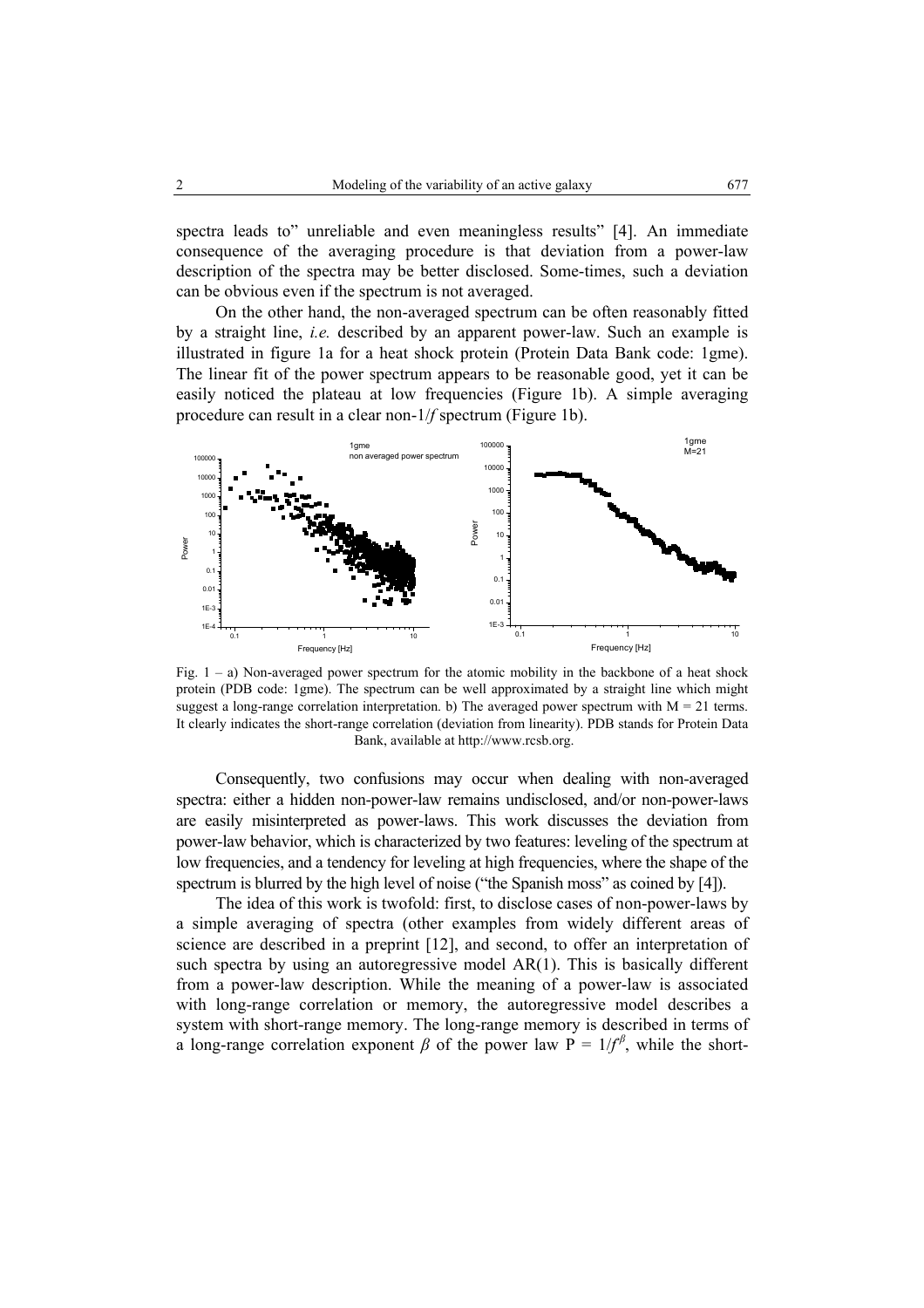range memory is characterized by the strength interaction *φ* among consecutive terms as described by an AR(1) model (see further). The literature already reported cases where astrophysical and psychological phenomena are described by autoregressive models rather than by power-laws [10–12].

The spectral approach in the present work was done for two reasons: first, many results in the literature are presented in spectral form and the present work was born out from the observation that 1/*f*-like spectra show clear deviations from a power-low, and second, the spectral description can be easily done in an analytical manner.

This paper is organized as follows: first, the main spectral features of an autoregressive model  $AR(1)$  are described for various interaction strengths among the terms of the series. Then, is analyzed an astrophysical phenomenon (X-ray emission of a galaxy) where a more complex calculation based on an AR(1) model has already been published [10]. It will be shown that an identical result is obtained with our more simple procedure.

## **2. THE SPECTRAL CHARACTERISTICS OF THE AUTOREGRESSIVE MODEL**

A discrete stochastic process  $\{X_n, n = 0, \pm 1, \pm 2, \ldots\}$  is called autoregressive process of order *p*, denoted  $AR(p)$ , if  $\{X_n\}$  is stationary and for any *n*:

$$
X_n - \varphi_1 X_{n-1} - \dots - \varphi_p X_{n-p} = Z_n , \qquad (1)
$$

where  $\{Z_n\}$  is a Gaussian white noise with zero mean and variance  $\sigma^2$ . The real parameters  $\varphi_i$ ,  $i = 1, ..., p$ , can be interpreted as a measure of the influence of a stochastic process term on the next term after  $i$  time steps. The properties of  $AR(p)$ processes have been studied in detail and they are the basis of the linear stochastic theory of time series [13] and [14]. Equation 1 has a unique solution if the polynomial  $\Phi(z) = 1 - \varphi_1 z - \ldots - \varphi_p z^p$  has no roots *z* with  $|z| = 1$ . If in addition  $\Phi(z) \neq 1$ for all  $|z| > 1$ , then the process is causal, *i.e.* the random variable  $X_n$  can be expressed only in terms of noise values at previous moments and at the same moment. The spectral density of an AR(*p*) process is:

$$
f(\nu) = \frac{\sigma^2}{2\pi} \frac{1}{\left|\Phi(e^{-2\pi i\nu})\right|^2}, \quad -0.5 < \nu \le 0.5,
$$
 (2)

where *v* is the frequency. For an  $AR(1)$  process, the spectral density in equation 2 becomes:

$$
f(\nu) = \frac{\sigma^2}{2\pi} \frac{1}{1 + \varphi^2 - 2\varphi \cos 2\pi \nu}, \quad -0.5 < \nu \le 0.5,
$$
 (3)

where  $\varphi$  is the only parameter  $\varphi_i$  in this case. The above mentioned formulas are valid for ideal stochastic processes of finite length.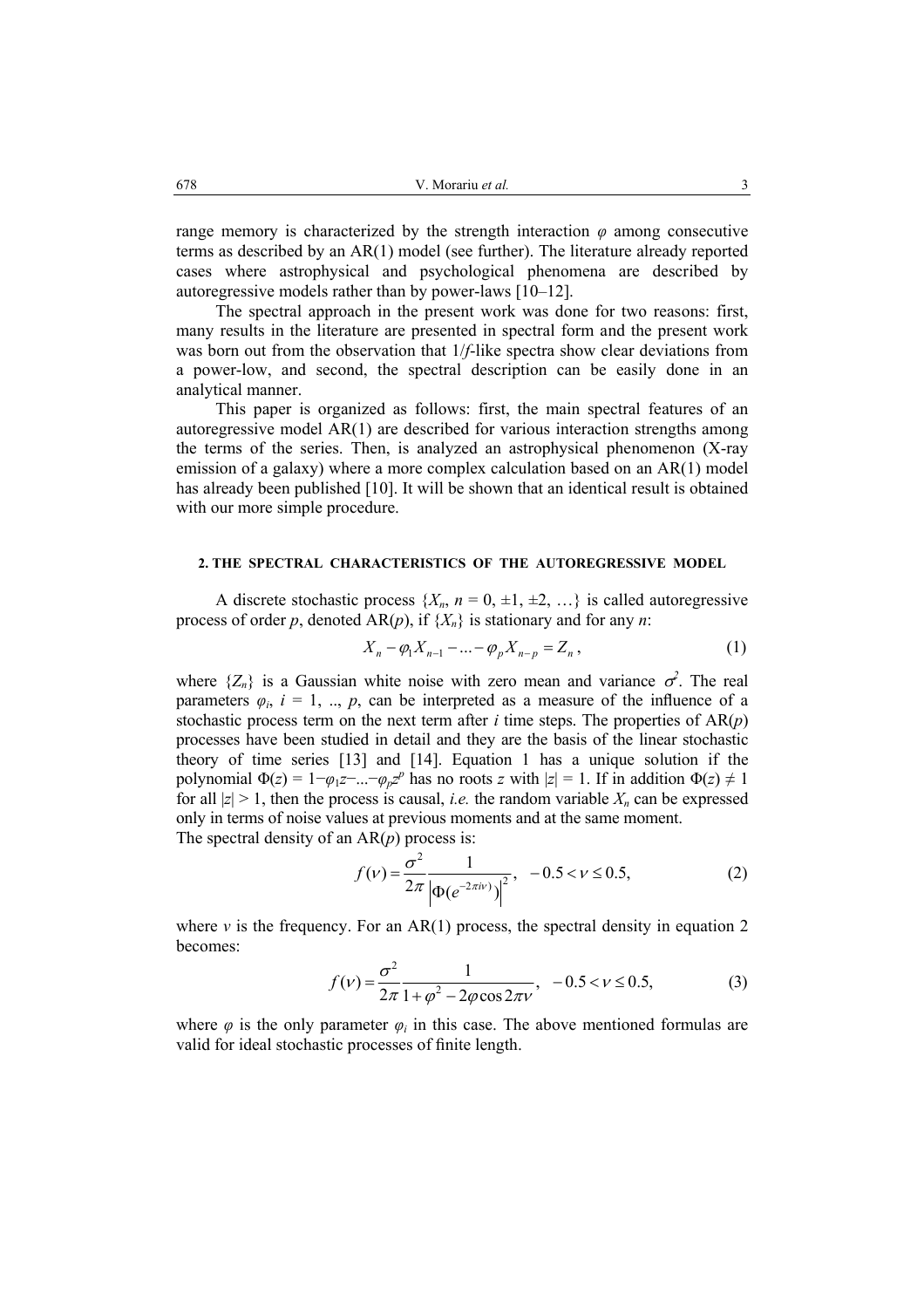The time series found in practice have a finite length and usually they are considered realizations of a finite sample of an AR(1) process of infinite length. Therefore, the changes of the equations 2 and 3 have to be analyzed for a sample with finite length  $\{X_n, n=1, 2, ..., N\}$  extracted from an infinite process  $\{X_n, n=0,$  $\pm 1, \pm 2, \ldots$ . A detailed analysis of the power spectrum of the AR(1) process and the influence of the finite length is contained in [15]. In this paper some of the main conclusions are discussed.

The sample estimator of the spectral density is the periodogram:

$$
I_N(\nu) = |A_N(\nu)|^2, \tag{4}
$$

where  $A_N(v)$  is the discrete Fourier transform of the sample:

$$
A_N(\nu) = \frac{1}{\sqrt{N}} \sum_{n=1}^{N} X_n e^{2\pi i n \nu} \tag{5}
$$

Since the sample contains a finite number of components, there are only *N*  independent values of  $A_N(v)$  and  $I_N(v)$ . Usually, these values are computed for the Fourier frequencies  $v_i = j/N$ , where *j* is a integer satisfying the condition  $-0.5 \le v_i \le 0.5$ . The periodogram of an  $AR(p)$  process is an unbiased estimator of the spectral density:

$$
\lim_{N \to \infty} \langle I_N(\nu_j) \rangle = 2\pi f(\nu) , \qquad (6)
$$

where  $v_i - 0.5/N < v \le v_i + 0.5/N$  [13]. Hence, increasing the sample length *N*, while the time step is kept constant, the average periodogram becomes a better approximation of the spectral density (equation 6). However, a single periodogram is not a consistent estimator, because it does not converge in probability to the spectral density, *i.e.* the standard deviation of  $I_N(v_i)$  does not converge to zero, and two distinct values of the periodogram are uncorrelated, no matter how close the frequencies are when they are computed.

Usually, the spectral density and the periodogram are plotted on a log-log scale. The logarithmic coordinates strongly distort the shape of the graphic because by applying the logarithm, any neighborhood of the origin is transformed into an infinite length interval and the value of  $f(0)$  cannot be plotted. For a sample with N terms, the first value of the spectral density is obtained for the minimum frequency  $v_{min} = 1/N$ . Figure 2a shows the spectral density in equation 3 for  $N = 1024$ ,  $\sigma = 1$ and different values of the parameter  $\varphi$ . For  $\varphi = 0.90$  and especially for  $\varphi = 0.99$ , a significant part of the power spectrum is almost linear with a slope equal to  $-2$ , which corresponds to  $\beta = 2$ . A significant part of the spectrum could be regarded as linear for smaller value of  $\varphi$  (for example  $\varphi = 0.5$  in figure 2a).

In order to verify this behavior of the AR(1) spectrum, figure 2b includes the derivative of the spectral density from equation 3 in log-log coordinates:

$$
f'(\nu) = -\nu \frac{d}{d\nu} (\ln f(\nu))
$$
 (7)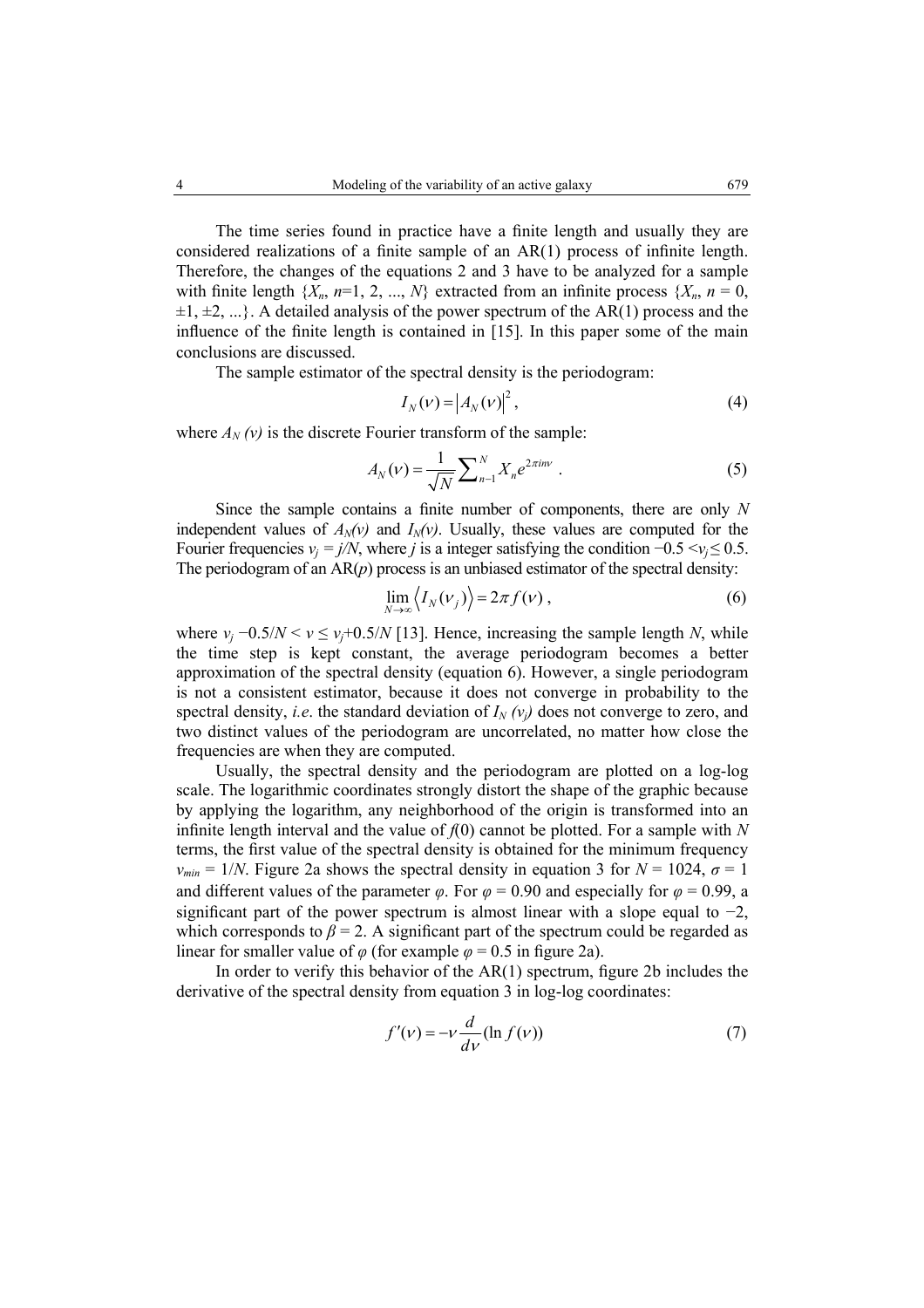

Fig. 2 – The spectral density (a) and the absolute value of its derivative (b) of an AR(1) process for  $N = 1024$ ,  $\sigma = 1$  and different values of the interaction factor among successive terms  $\varphi$ . It can be noticed that spectra with with larger values of φ can be easily approximated by a straight line (power law) and therefore misinterpreted as a fractal like case.

One can notice that for  $\varphi \ge 0.9$  there is a region where  $f' \cong -2$ . There is only a maximum value of  $f$  for  $\varphi$  < 0.9 which corresponds to the center of the "linear" (or "fractal") region of the power spectrum.

For small frequencies, the AR(1) spectral density is strongly stretched in loglog coordinates such that a plateau appears (figure 2a) with a value given by:

$$
f(0) = \frac{\sigma^2}{2\pi(1-\varphi)^2}
$$
 (8)

From equation 3 it follows that the plateau corresponds to the small values of *ν*, when the variable term at the denominator can be neglected in comparison with the constant term. Using the quadratic approximation of the cosine function, the condition that the graph of the  $AR(1)$  power spectrum has obtained a plateau  $v \leq (1-\varphi)/2\pi\sqrt{\varphi}$ . If  $\varphi$  tends to 1, the plateau appears at smaller values of the frequency. Therefore, if *N* is large enough, the periodogram of an AR(1) sample has a plateau at small frequencies (if *N* is large, then  $v_{min} \rightarrow 0$ ).

A time series  $\{x_n, n = 1, 2, ..., N\}$  as a realization of a sample  $\{X_n, n = 1, 2, ..., X\}$ *N*} from an AR(1) process is considered. Applying the discrete Fourier transform (equation 4) to the time series  $\{x_n\}$ , and then computing the periodogram (equation 5), values randomly distributed around the spectral density (equation 3) of the AR(1) are obtained. Since the periodogram is not a consistent estimator, by increasing the length *N* of the sample, the periodogram fluctuations around the theoretical spectral density are not reduced. Consistent estimation of the spectral density may be obtained using averaging of the periodogram on intervals with length of magnitude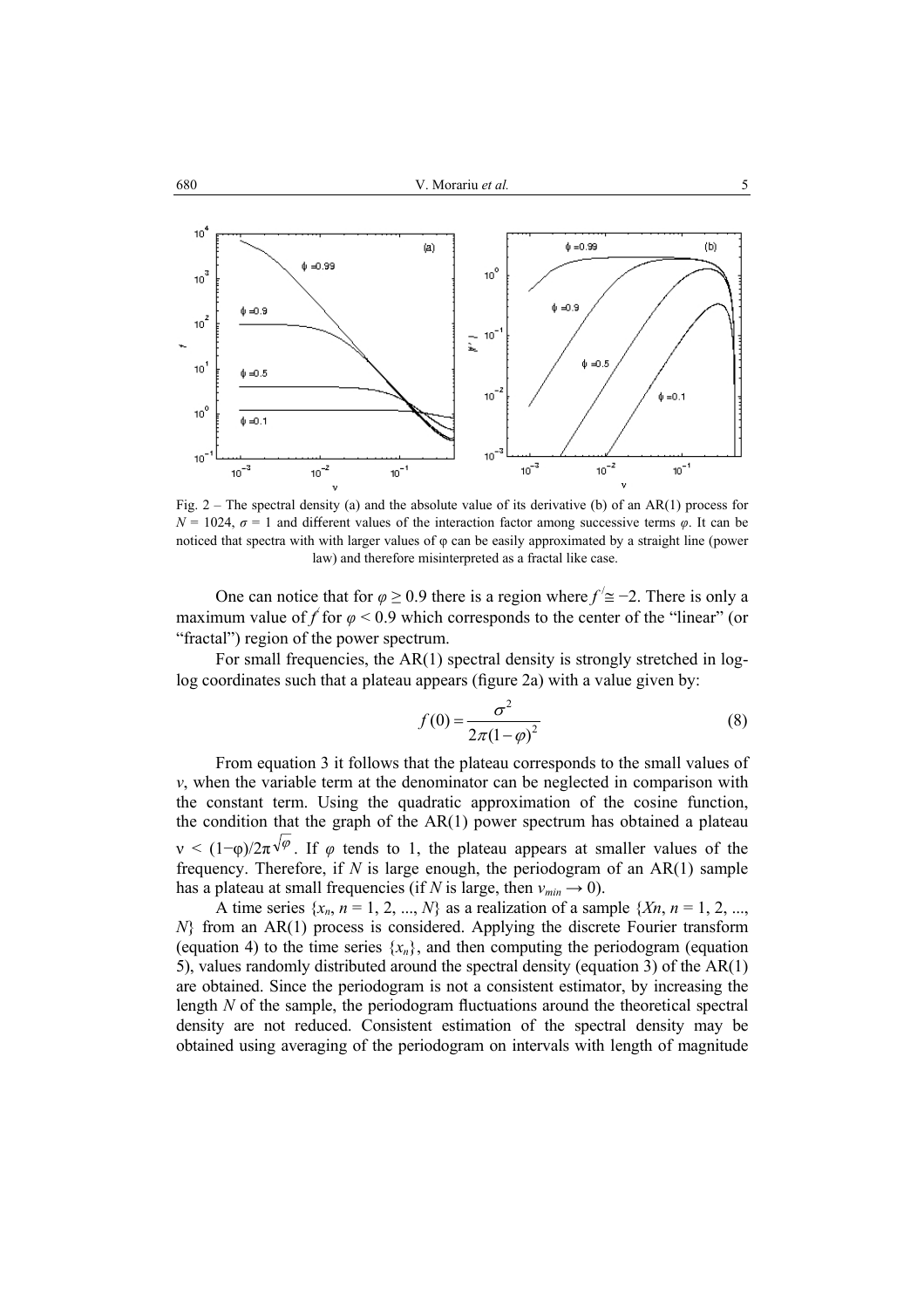order of  $\sqrt{N}$  [13]. Choosing the optimum weight function is a difficult task, because, if the periodogram is smoothed too much, then the bias with respect to the theoretical spectrum can become large. From various weight functions [16] the simplest one is used, *i.e.* the averaging with equal weights on symmetric intervals containing *M* Fourier frequencies, with  $M = 1, 3, 5, ..., 21$ . Then, the averaged periodogram contains  $N - M + 1$  values, because for the first and last  $(M - 1)/2$  values of the periodogram the symmetric averaging can not be performed.

Let us consider that an AR(1) model for an averaged periodogram is to be found, *i.e.* to find the values of the parameters  $\varphi$  and  $\sigma$ . The minimum of the quadratic norm of the difference between the averaged periodogram and the theoretical spectral density of the AR(1) model has to be determined. The sample standard deviation of the time series and  $\varphi = 0$  are used as initial values for the optimization algorithm.

#### **3. DATA AND METHODS**

Different type of astrophysical objects display variability phenomena featured by power-law power spectra, e.g. the light curve of the 3C273 quasar. Also, the amplitude spectrum (in log-log plots) of the intermediate polar AE Aquarii shows a 1 slope [18], while the power spectrum of its radio emission time variability revealed the presence of a red noise described by a power-law. The X-ray variability of Cygbus X-1 system [19] and of Be star *γ* Cassiopeiae [20] is also featured by power spectra displaying 1/*f*  segments. The X-ray variability of active galactic nuclei is also known to show red noise spectra which could be quite well fitted by power-laws [21]. Deviations from the simple power-law behavior are emphasized by several authors. Thus, there are mentioned cases [20, 22, 23, 24] in which different frequencies domains are featured by different slopes, or the power spectra gradually flatten toward low frequencies. Autoregressive analysis has been reported on the variability of X-ray light curves of the active Galaxy NGC5506 [10]. This analysis is compared with the present more simple approach, by using the same data extracted form Hearc Exosat ME archive for the Seyfert galaxy NGC5506.

Many series of data have non-stationary characteristics, so the application of Fourier transforms to the data results in misleading spectra. A common procedure to avoid this complication is to use detrended fluctuation analysis (DFA) [25]. This results in a correlation exponent free of the correlation introduced by the trend. However, in our case it is essential to obtain the corresponding spectrum, as the shape of the spectrum gives the relevant information (either a power-law or a nonpower law is operative). Consequently, an important preliminary step is to remove non-stationary characteristics in the series. We performed detrending by subtracting a polynomial fit from the original series. The problem is to determine the right polynomial fit. We performed 1 to 20 degree polynomial fits and generally found that a polynomial degree around 10 gives the most reliable result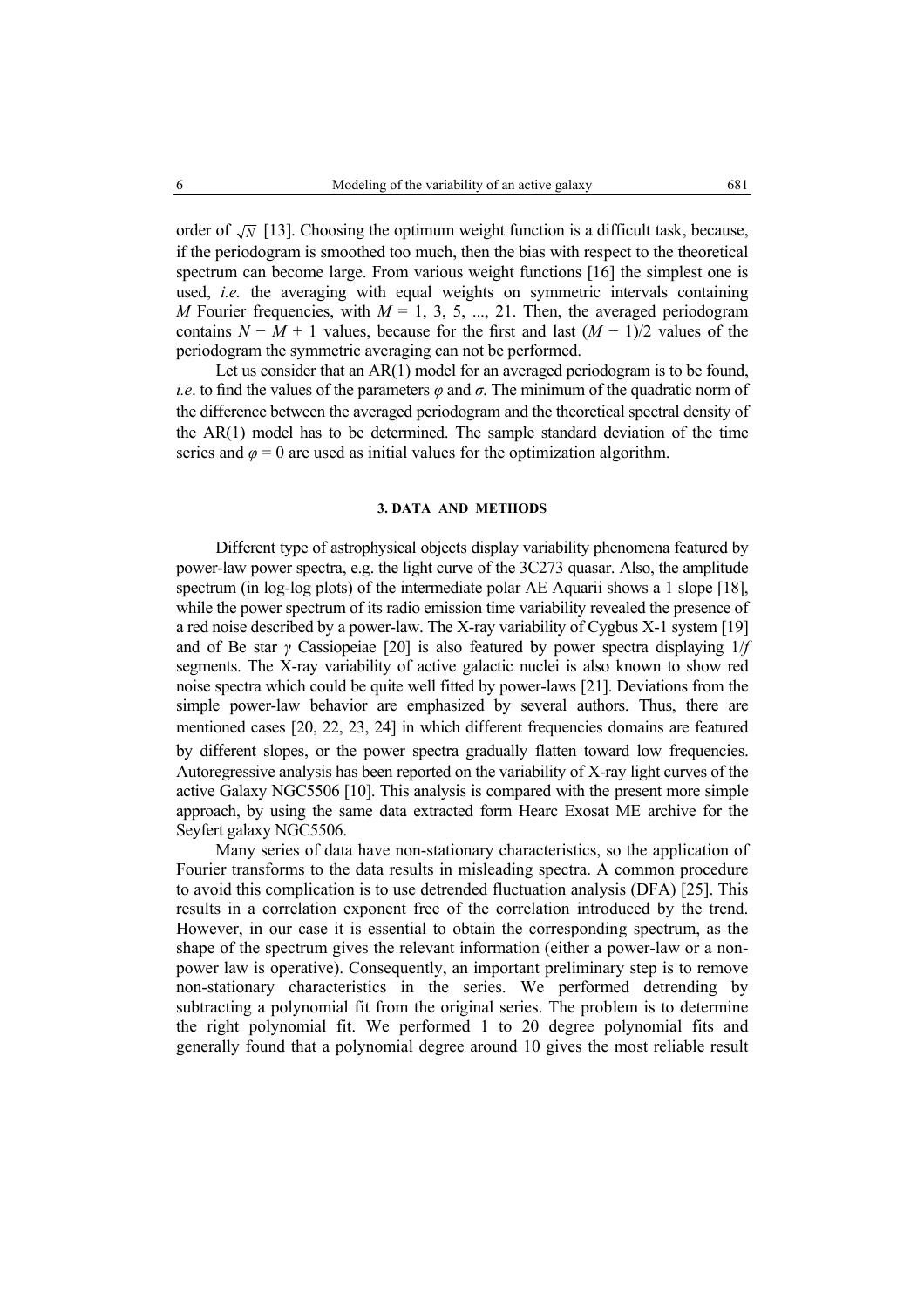for *φ* and *σ*. The values of *φ* and *σ* also depended on the averaging procedure of the spectra so that optimizing the values of  $\varphi$  and  $\sigma$  involved optimizing both the detrending and the averaging procedures.

The above mentioned polynomial fitting was chosen as its accuracy is comparable to the moving average method and to an automatic method for the estimation of a monotone trend. The same work also showed that polynomial fitting for a 1/*f*  noise proved to have the best performance [26].

The succession of operations can be summarized as following: *i*) Detrend the series of data by subtracting various degrees of polynomial fits; *ii*) Discrete Fourier transform of the series; *iii*) Periodogram averaging using  $1-21$  terms; *iv*) Fit the spectrum to an AR(1) model. The resulting parameters are the interaction factor *φ*  and the dispersion  $\sigma$ . Their values depend on the degree of the polynomial fit used for the detrending procedure. Finally choose the values of  $\varphi$  and  $\sigma$ , by analyzing the plot of *φ* and *σ* against the polynomial degree and the number of averaging terms.

#### **4. AR(1) FITTING PROCEDURE FOR X RAY EMISSION OF THE NGC5506 GALAXY**

The variability of X-ray flux from galaxies has been previously described as flickering or  $1/f$  fluctuation [10]. A specific problem in astronomical observations is the observational noise, as well as other misleading systematic effects occurring in power spectra. As a result, a specific model was considered in order to generalize AR processes and to estimate the hidden autoregressive process [10]. The model is known as the Linear State Space Model (LSSM) in which the observational noise is explicitly modeled. The results reported by König and Timmer for the first order process AR(1) are the parameter  $\varphi = 0.994$  and the standard deviation  $\sigma = 0.722$ .

König and Timmer analysis was compared with the present more simple approach and proved to be in a very good agreement. The data series are represented in Figure 3a.

The first problem is to remove the deterministic trend that can be found by examining the shape of the signal. Timmer and König did not extract any deterministic trend in their analysis. Three different trends can be obtained by different polynomial fitting degrees (Figure 3b). The degree of these polynomials equals the minimum degree of a class of polynomial trends  $q$ , which has very similar shapes. When the degree of the polynomial trend increases, the shape of the trend does not change monotonically. At certain polynomial degrees, the trend has more significant changes, while for the following polynomial degrees the shape remains practically unchanged. The trend reduces to a constant, which equals the average of the temporal series when  $q = 0$ . There is no significant improvement for a linear trend  $(q = 1)$ , while for  $q = 2$  the polynomial trend describes the global shape of the signal. Only for  $q = 5$  the polynomial trend describes the different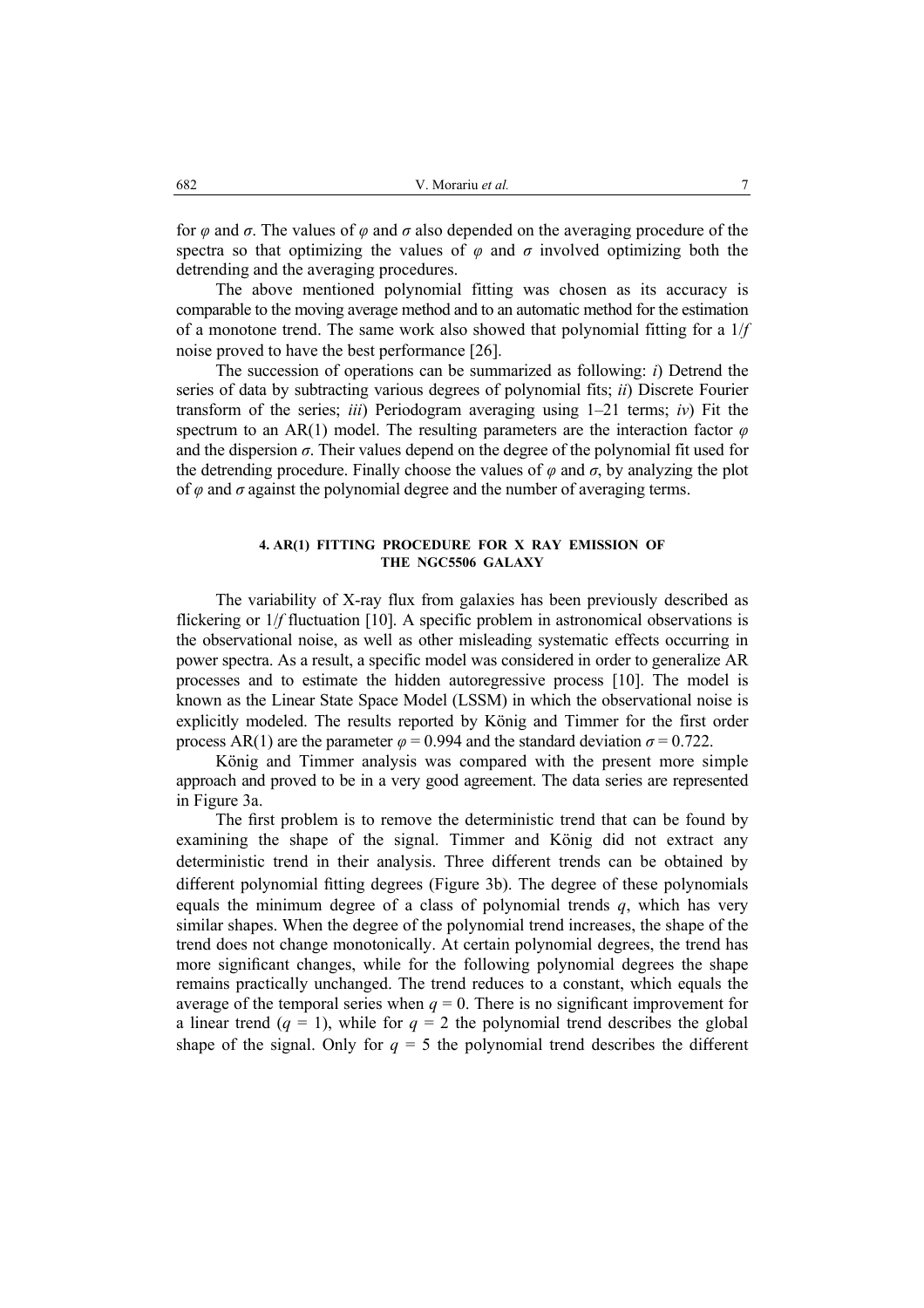behavior of the first and last half of the signal. The polynomial trend can follow better the details of the signal when  $q = 9$ , however, numerical oscillations arise at the end, which cannot be associated with real variations. These numerical oscillations increase with the degree of the polynomial, therefore they were not considered. The choice of these four representative values for the degree of the polynomial trend will be quantitatively confirmed by the variation of parameters characterizing the autoregressive model.



Fig. 3 – a) The X-ray time series of galaxy NGC5506; b) Trends of the time series obtained for three different polynomial fittings  $(0, 2, 5 \text{ and } 9)$ . The trend reduces to a constant when  $q = 0$ . For  $q = 2$ , the polynomial trend describes the global shape of the signal. For *q* = 5, the polynomial trend describes the different behavior of the first and last half of the signal. The polynomial trend can follow the details of the signal when  $q = 9$ .

The calculation of the periodogram can not be done using equation 5, since there are missing data in twenty regions. The other values of the series are separated by time interval  $dt = 30s$ . Therefore, the series can be considered as equidistant and they have  $T = 7532$  values, with 584 missing values. A zero value is assigned to these data, so they do not contribute in equation 5 to the value of the periodogram.

The periodogram is presented in Figure 4a for the signal where only the mean value was subtracted, and in Figure 4b for averaged periodogram with  $M = 21$ values. It can be seen that the averaging procedure results in loosing data for the lower frequencies which describe the plateau of an autoregressive model.

At frequencies higher than the cutting frequency  $v_0 = 0.02$ , the shape of the periodogram changes to a white noise spectrum, as it can be seen in Figure 5b. Then, only one part of the spectrum, for  $v > v_0$ , can be modeled with an AR(1) process. The values  $\varphi = 0.991$ ,  $\sigma = 0.757$  and  $\varphi = 0.985$ ,  $\sigma = 0.744$  are obtained by fitting the lower frequencies part of the periodogram to an  $AR(1)$  process for the non-averaged and the averaged periodogram respectively. These values are very close to those reported by König and Timmer.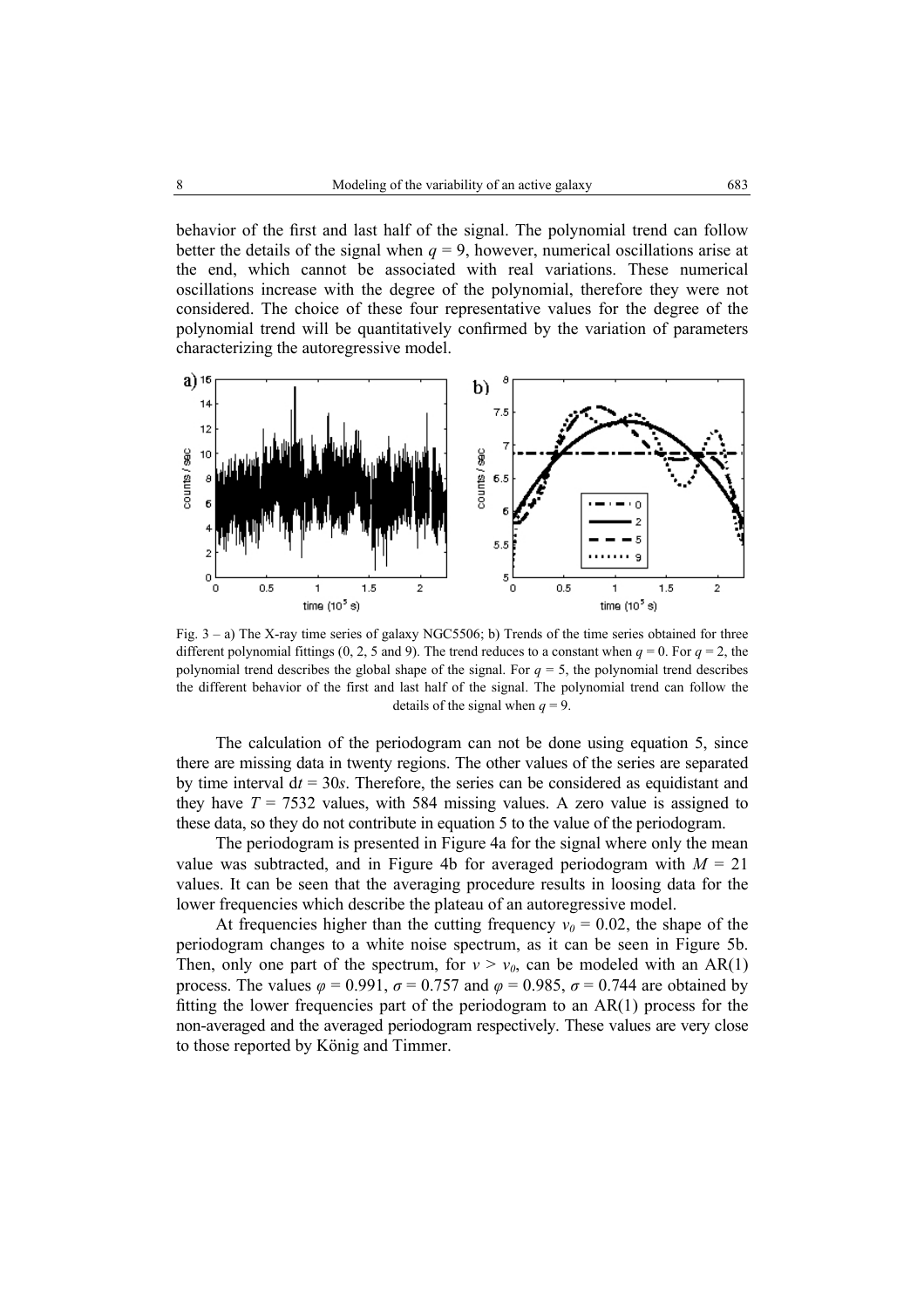

Fig.  $4 - a$ ) Periodogram of the time series for galaxy NGC5506. The mean value  $q = 0$  was subtracted; b) The averaged periodogram using a rectangular window with  $M = 21$  values. The averaging procedure results in loosing data for the low frequencies that describe the plateau of an autoregressive model. At frequencies higher than the cutting frequency  $v_0 = 0.02$ , the shape of the periodogram changes to a white noise spectrum. Only one part of the spectrum, for  $v > v_0$ , can be modeled with an AR(1) process.

As in the former example, the averaging interval of periodogram has a strong influence on the parameters of the AR(1) model. This dependence is shown in figure 5 as a function of *M* for different degrees of the polynomial trend. For small values of *M*, the values of  $\varphi$  and  $\sigma$  for different polynomial trends are quite different. Their variability for  $M > 9$  is significantly reduced, therefore the averaging procedure can eliminate the fluctuation of the periodogram. This is why  $M = 11$  is used in this investigation.



Fig. 5 – a) Dependence of the parameters (a)  $\varphi$  and (b)  $\sigma$  for the AR(1) model on the polynomial trend degree (from 0 to 9) for different *M* values. Continuous lines represent the values reported by [10]. For small values of *M*, the values of  $\varphi$  and  $\sigma$  for different polynomial trends are quite different. For  $M > 9$ , their variability is significantly reduced, so the averaging procedure can eliminate the periodogram of fluctuation.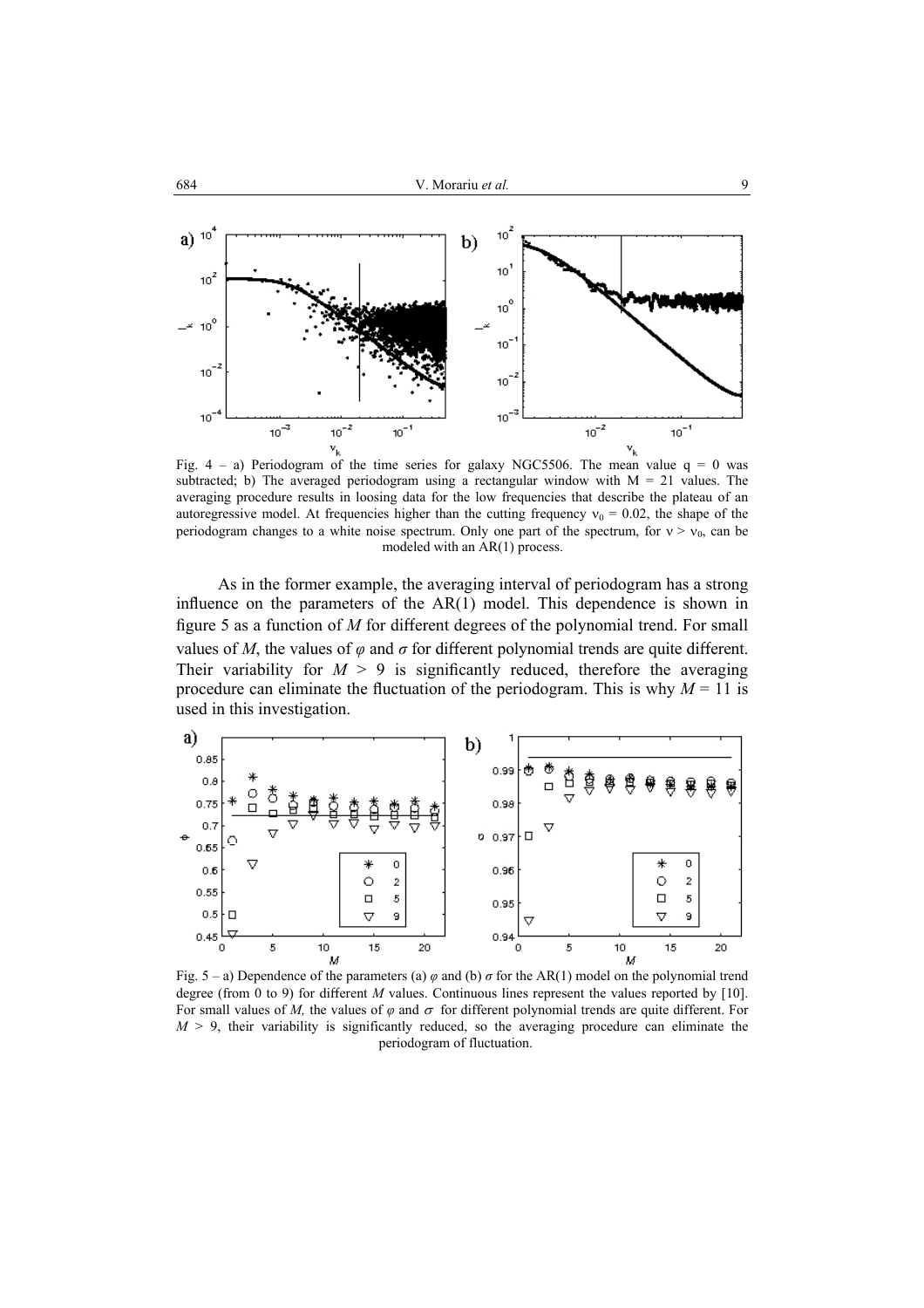Another parameter which has to be analyzed in order to fit an autoregressive model is the cutting frequency  $v_0$ . It can be noticed that at frequencies smaller than 0.02 the periodogram presents oscillations, which can be caused by the white noise at higher frequencies. The dependence of the autoregressive parameters on the value of  $v_0$  is presented in Figure 6. It shows that dispersion of the noise does not depend significantly on the periodogram interval used for the fitting procedure.

However, for all the degrees of the polynomial trend eliminated from the initial signal, the value of  $\varphi$  decreases with the increase of  $v_0$ . Only the first two values are almost equal. Such a decrease can be explained by the influence of the observational white noise in the modeled part of the periodogram. Consequently, the cutting frequency was established at  $v_0 = 0.005$ .



polynomial trend *q.*

First, the stepwise variation at  $q = 2$ , 5 and 9 can be noticed, which corresponds to the discussion mentioned at the beginning of this section. Another discontinuity at  $q = 11$  was no longer used, as the oscillations at the end of the interval become too large. Also, it can be noticed that the autoregressive parameters decrease as the degree of the polynomials increases. This is due to the fact that higher polynomial degrees can better describe the oscillations of the signal, while for lower degrees they are modeled by the autoregressive process. As Köning and Timmer did not remove any deterministic trend from the signal, a comparison with their results should consider the results for  $q = 0$ . The relative error for  $\varphi$  is 0.2% and 5% for  $\sigma$ , which confirms the spectral autoregressive modeling method of the time series proposed in this work.

#### **5. CONCLUSIONS**

We propose an AR (1) model for the description of the X ray emission from a galaxy. The two parameters needed for such a description of the spectrum is  $\varphi$  –